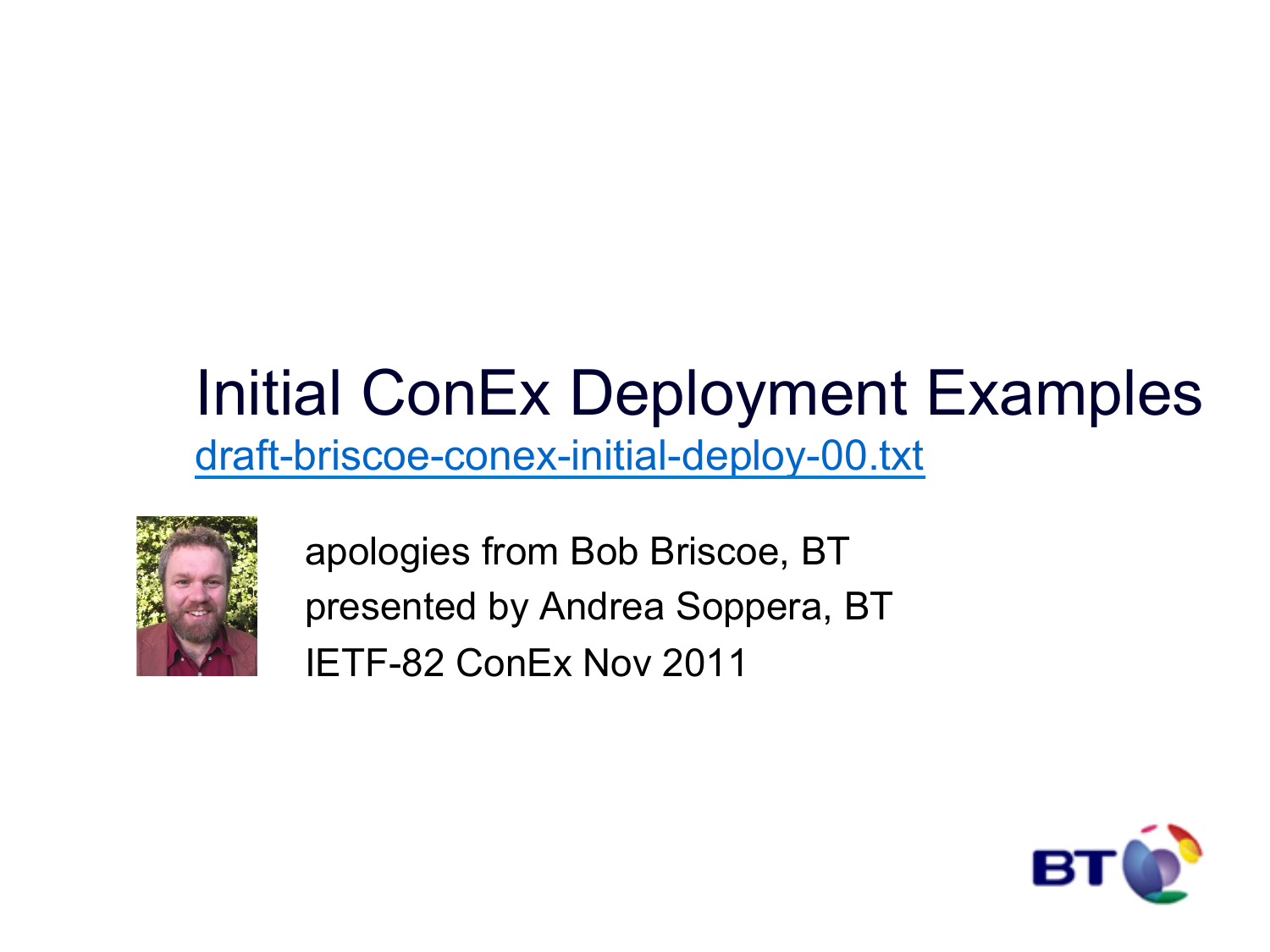# draft status

- new individual draft
- draft-briscoe-conex-initial-deploy-00.txt
- intended status: informational
- immediate intent:
	- WG feedback on scenarios
	- finish the two 'sketchy' scenarios
	- adopt as WG item?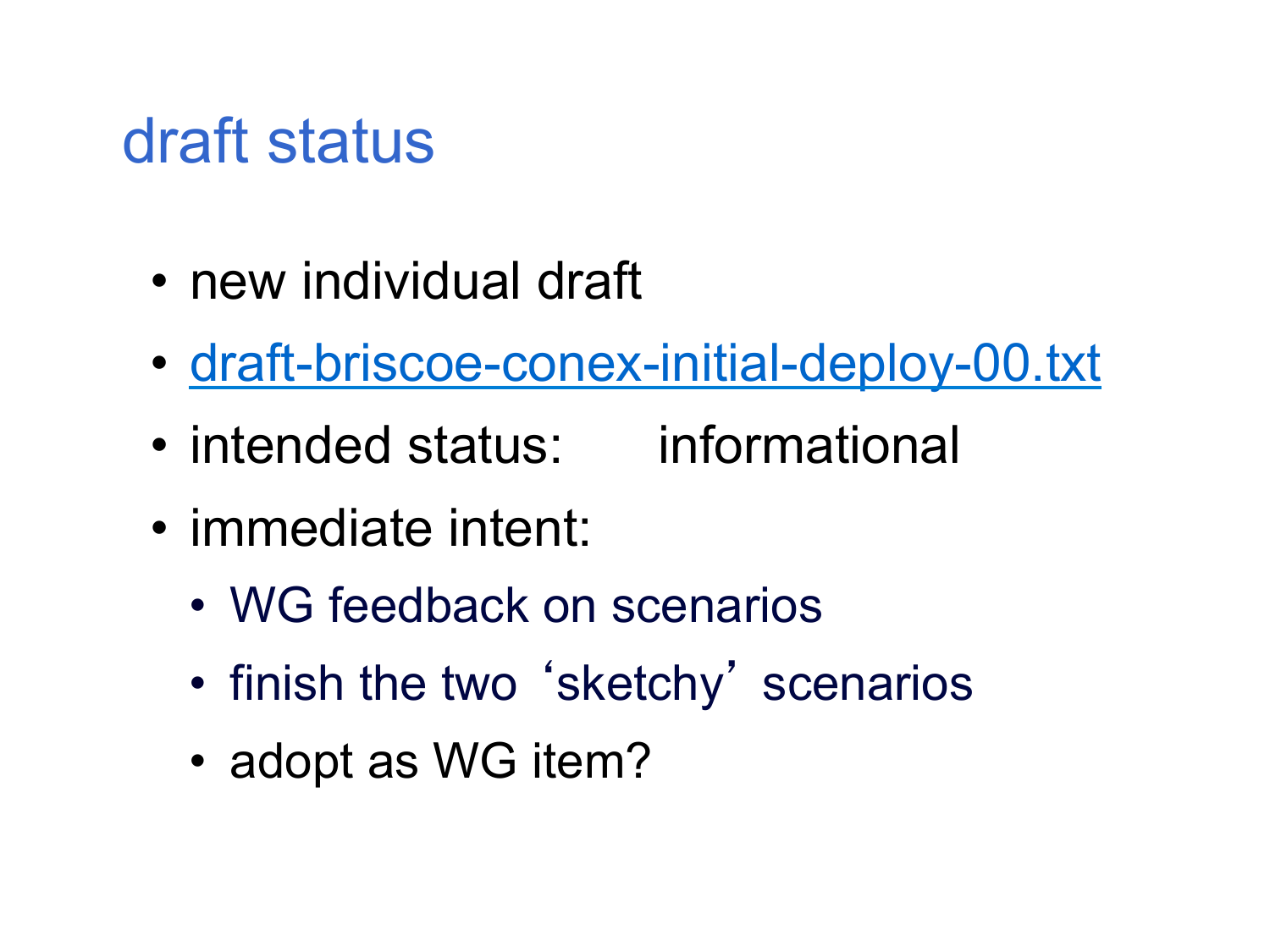# chartered?

"*… the CONEX WG will initially focus on one use case, where the end hosts and the network that contains the destination end host are CONEX-enabled but other networks need not be.* 

*Goals and Milestones* 

*...* 

*Mar 2011 Submit use case description to IESG as Informational* ..."

We have now two documents:

- a) what benefits does ConEx bring?
- ietf-conex-concepts-uses covers this
- b) deployment arrangements of systems using ConEx
- briscoe-conex-initial-deploy targets this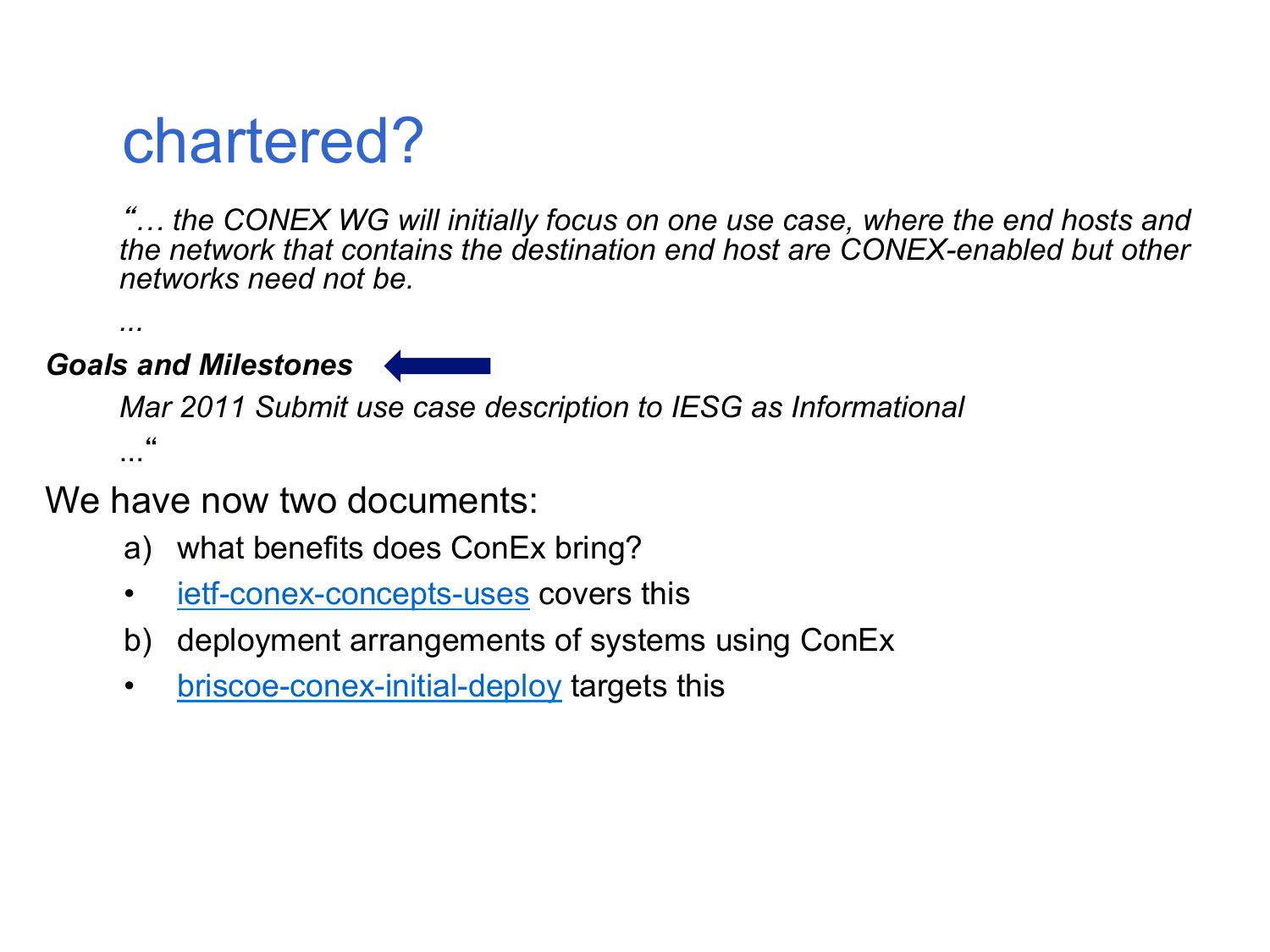## pre-requisites

### reading order

- 1. draft-ietf-conex-concepts-uses
- 2. draft-ietf-conex-abstract-mech

### draft-briscoe-conex-initial-deploy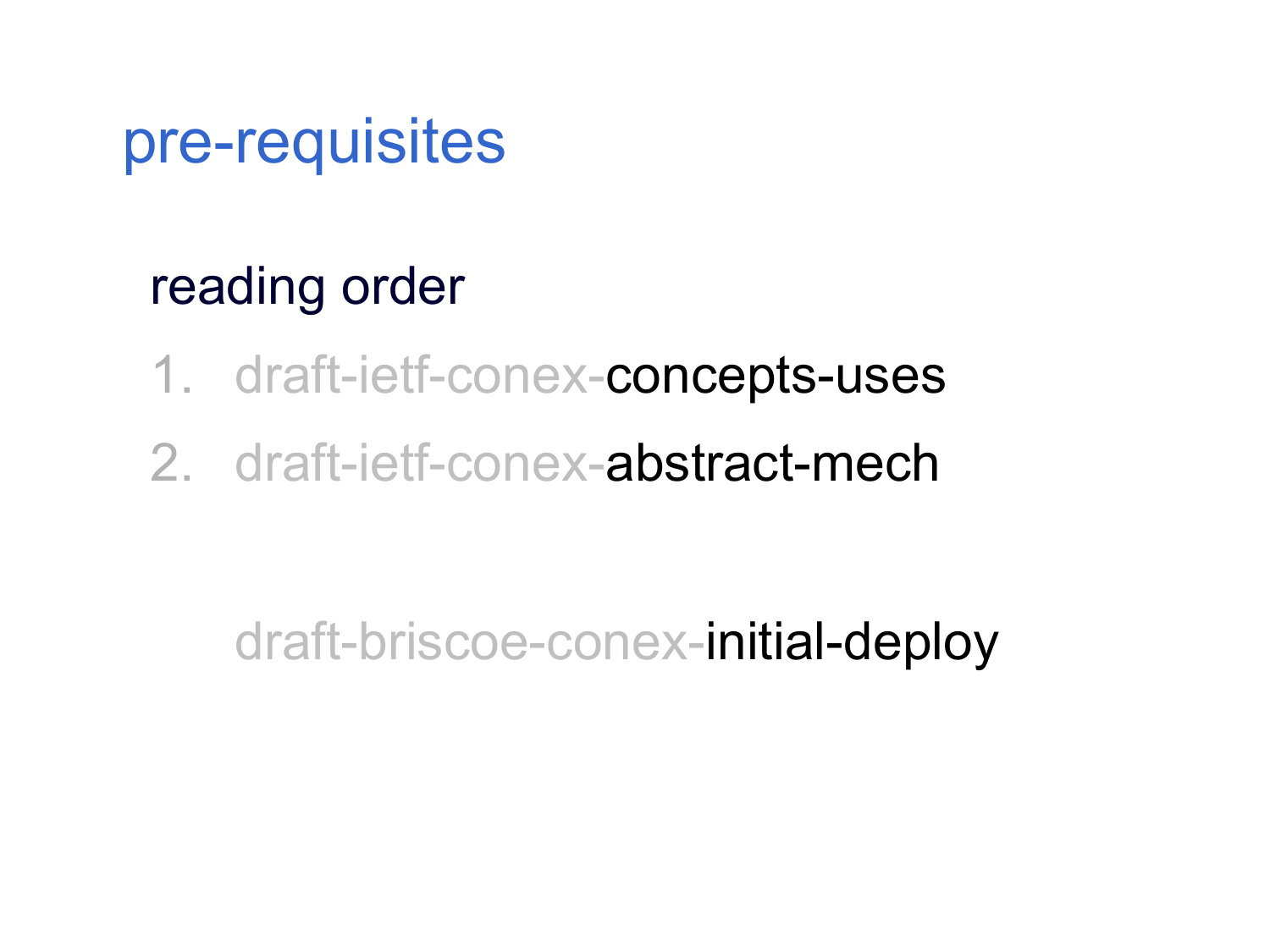# document structure

#### A. recap (1p) refers to abstract-mech for details

- incremental deployment features of ConEx
- ConEx functional components
- B. first movers: senders
- C. network arrangements
	- 1. single receiving network
	- 2. mobile network
		- $\rightarrow$  [draft-kutscher-conex-mobile]
	- 3. internal to a multi-tenant data centre (write-up to be finished)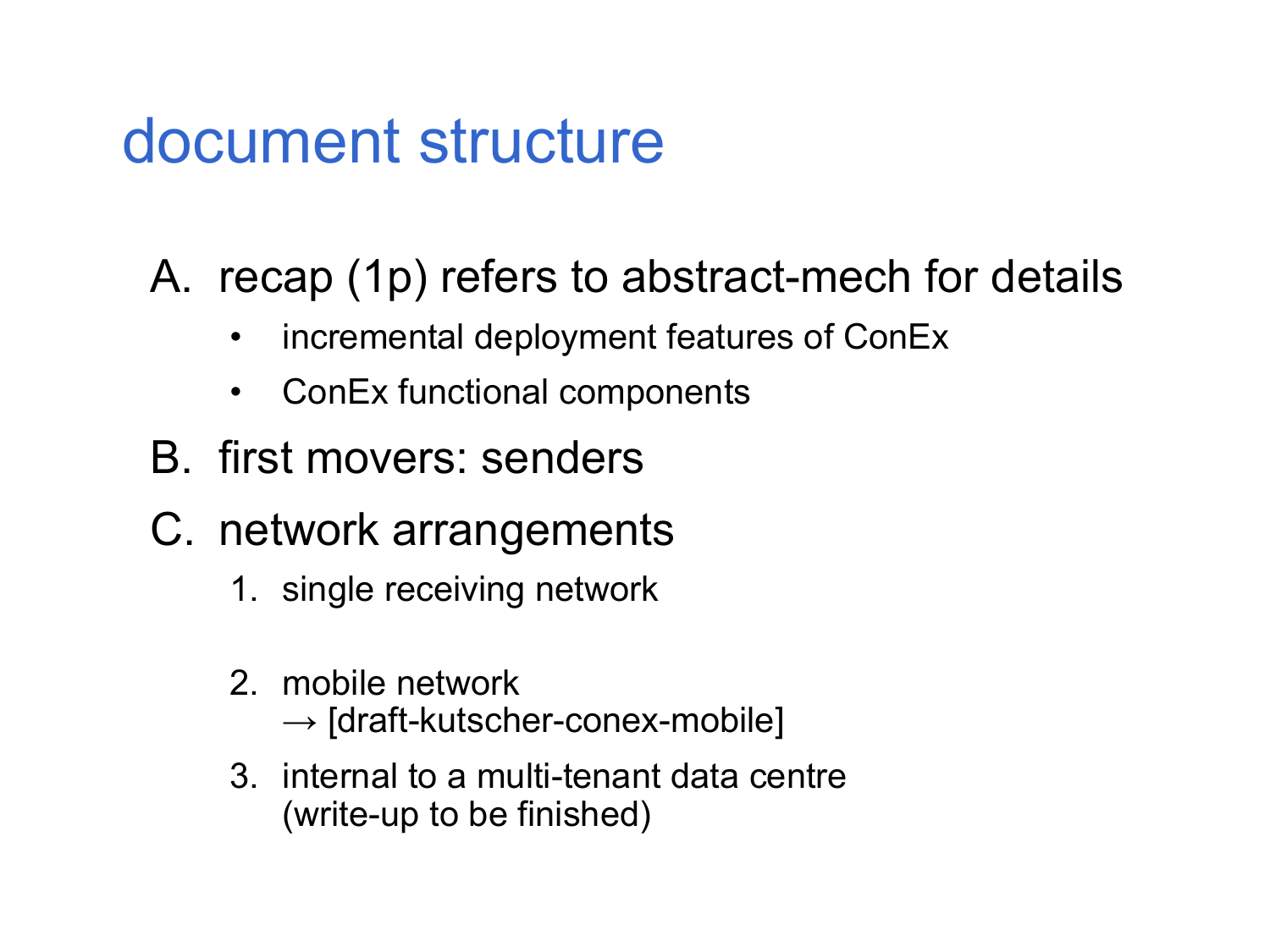# ConEx deployment features recap

- sender modification essential
	- change each transport protocol incrementally
- no change required to queues & forwarding
	- ECN not required in the network (but better if ECN)
- ECN not required at the receiver for conex
	- Sender should always attempt to negotiate ECN with the receiver
- packets indicate whether they support ConEx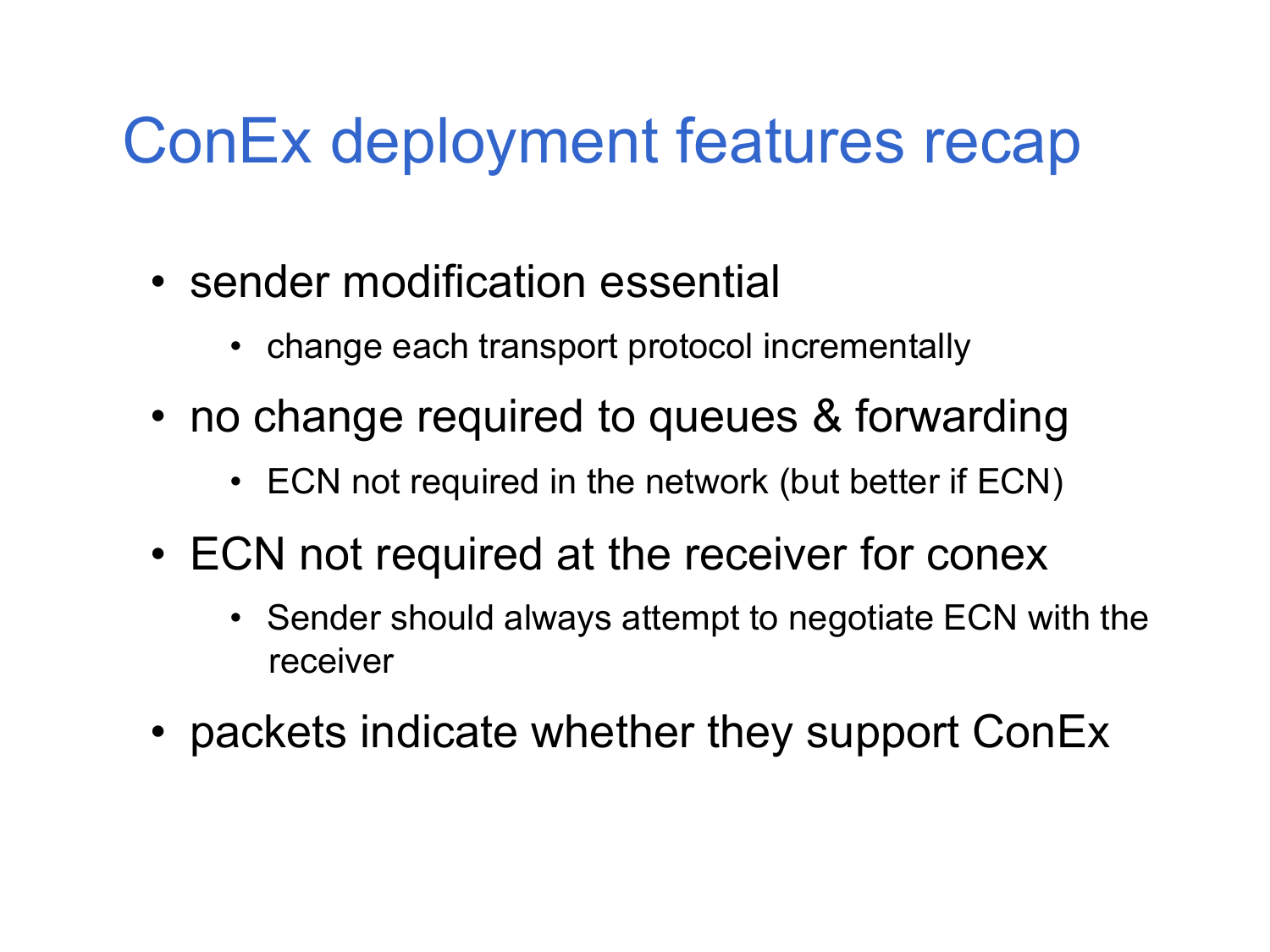### ConEx recap (I) basic signals and functional units

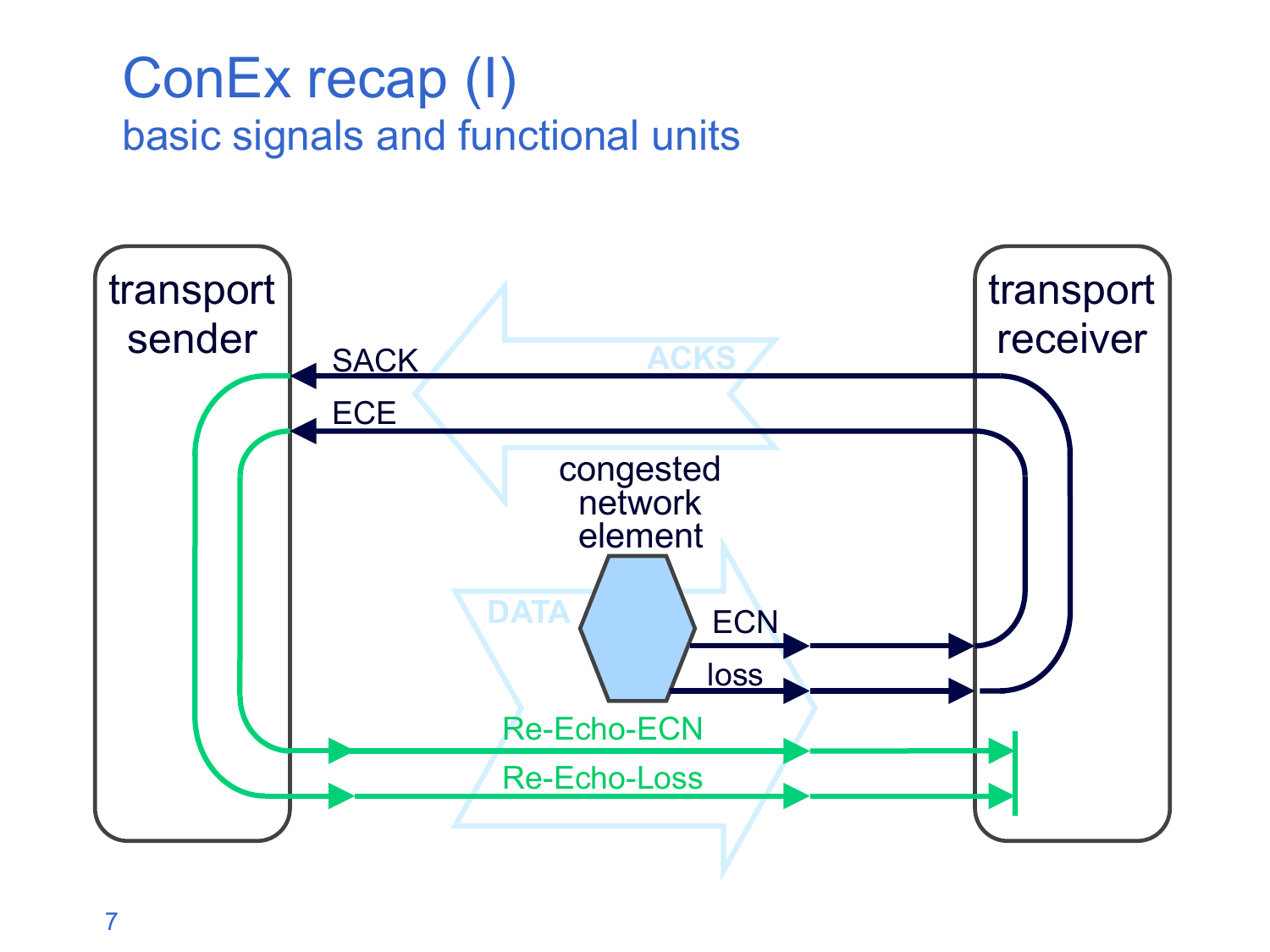### ConEx recap (II) basic signals and functional units

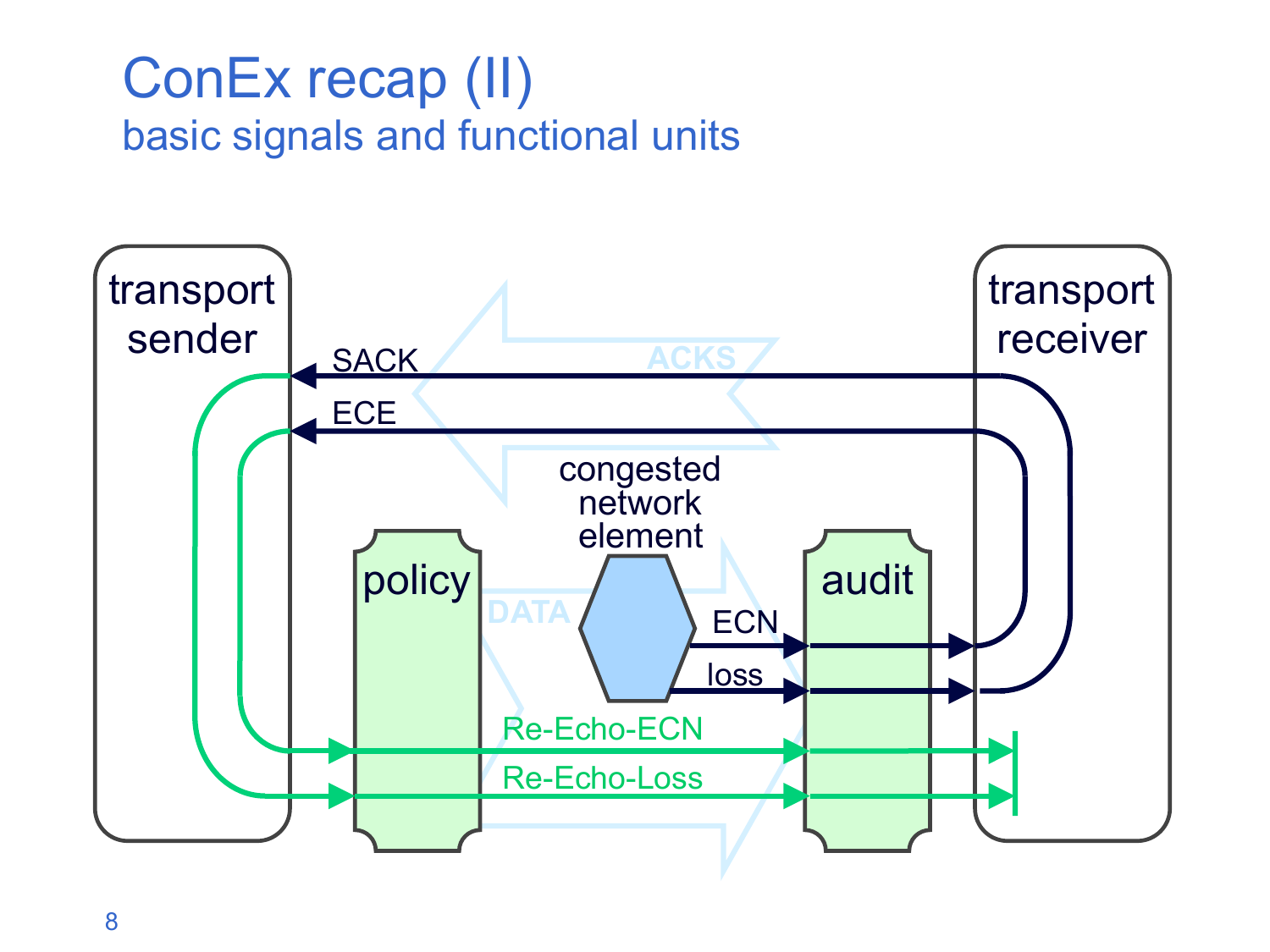## some sources deploy ConEx first

- a speculative strategy that triggers ConEx deployment
- scavenging senders benefit the network, but the network can't measure the benefit
	- so scavenger tells the network the benefit (using ConEx)
	- it knows the network monitors anything it can
	- or the network operator is interested in a trial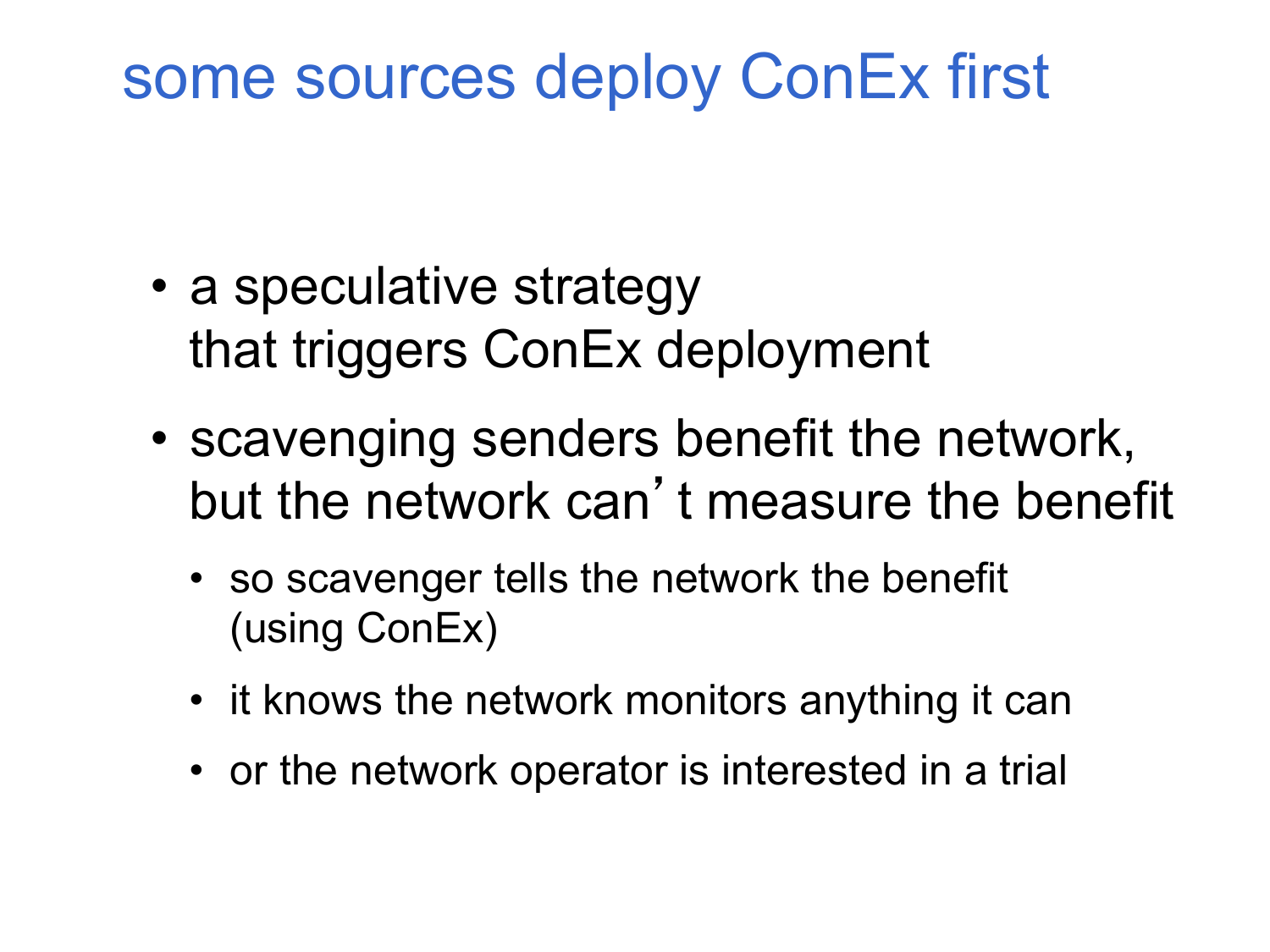# deployment incentives

- sources
	- policed less than Non-ConEx traffic when sending large volumes if scavenging effectively
- network
	- more satisfied customers relaxed policing
	- simpler traffic management
	- simpler network design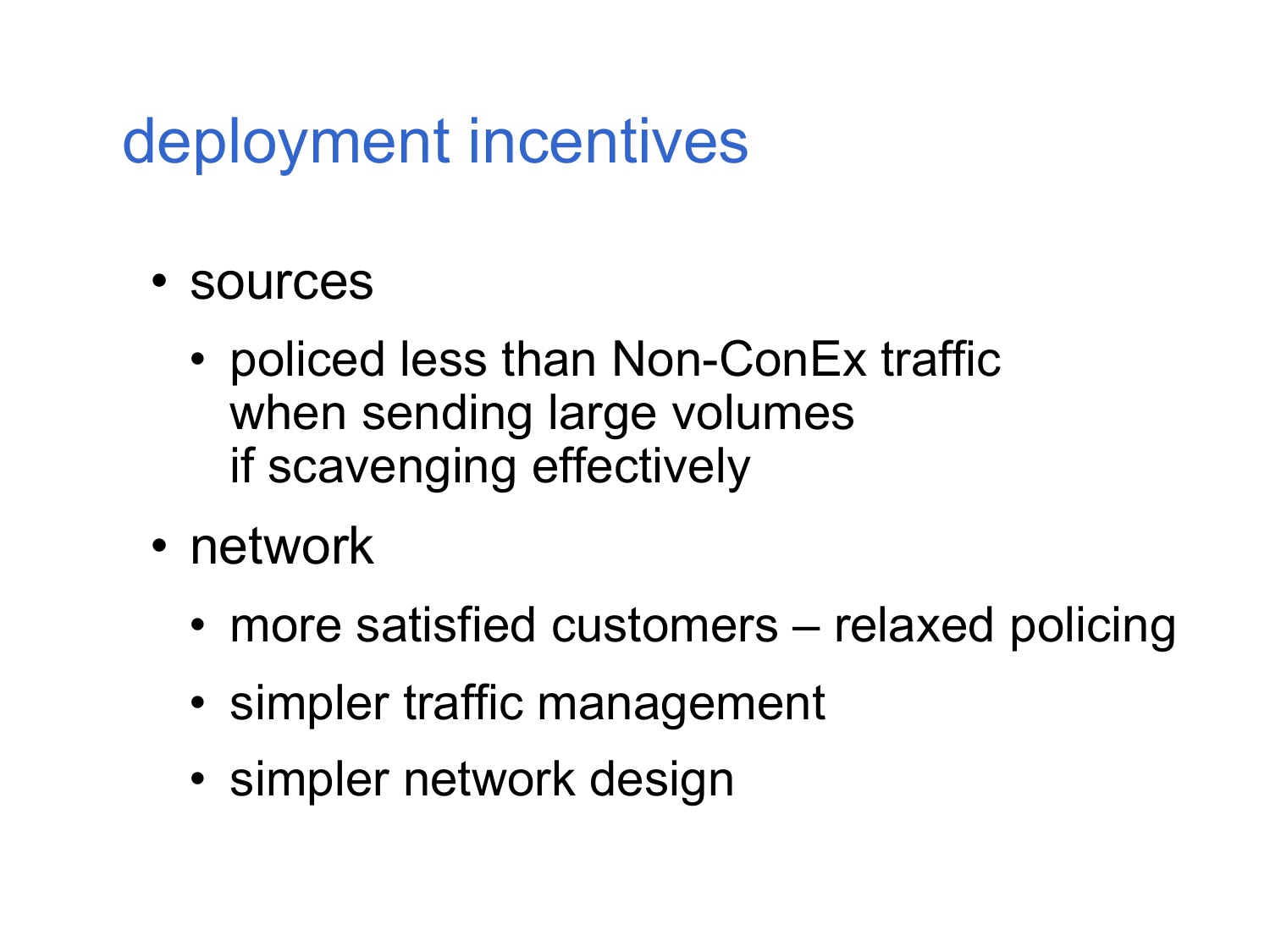# status & plans

- review from Phil Eardley
	- ʻbetter' ASCII art
	- wants similar scenario but start solely with trusted sources
	- wants deployment incentives explained first

#### • **plan – finish the document**

- re-organise to describe incentives up front
- summarise mobile scenario [kutscher-conex-mobile]
- describe multi-tenant data centre scenario (simple)
- complete empty sections (e.g. tail pieces)

### working group input

- more reviews please
- WG feedback on scenarios?
- WG item?